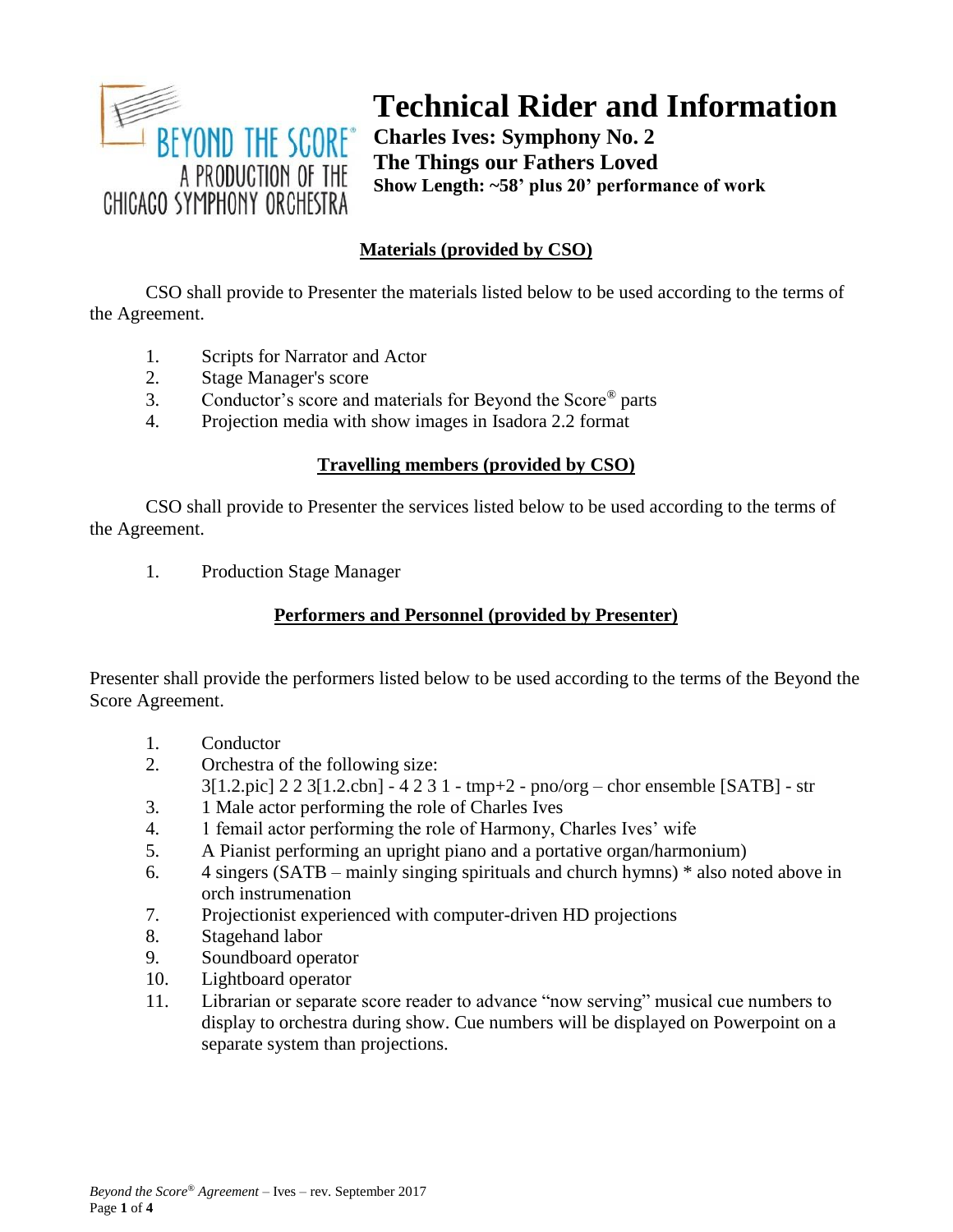# **Technical Information**

## **CSO agrees to furnish the following at CSO's expense:**

CSO agrees to furnish the following at CSO's expense:

- -- Hard-drive and link to cloud storage with show images in Isadora format.
- -- Scripts for actors
- -- Cuing score for Production Stage Manager

Presenter agrees to furnish the following at Presenter's expense:

# **Presenter agrees to furnish the following at Presenter's expense:**

## *SOUND (subject to advance)*

-- Sound equipment to amplify spoken word clearly and consistently throughout concert hall; 2 wireless head or body microphones (DPA 4065 or equivalent); sound to be mixed from in-house position. Back-up microphones for actors are recommended.

-- 2 floor mics for the four singers (could also be four wireless head/body mics).

-- Audio patch from projection computer to sound board. Many visual sequences have integrated sound.

-- CD player or audio playback laptop (recommended) and operator are needed for all non-orchestral rehearsals to play orchestral excerpts. Excerpts will be provided as CD and as MP3/playlist, and should be played through the primary sound system.

-- Clearcom system for communication between Production Stage Manager, soundboard operator, lightboard operator and projectionist, and for musical excerpt player for non-orchestral rehearsals.

## *LIGHTING (subject to advance)*

-- Specials focused on actors (downstage center-right), conductor, piano/organist (stage left), and four singers (stage left).

-- Optional specials on concert master, horn, trumpet, trombones/tuba.

-- Stand lights for orchestra members and conductor powered from light board and dimmable; recommend use of hoods or other masking device for orchestra stand lights to minimize spill onto screen. Stand lights to be removed at intermission  $(2<sup>nd</sup>$  half of concert in regular concert lighting).

# *PROJECTION/SCREEN for Primary projections (Subject to advance)*

-- Minimum 16' x 28' screen to accommodate 16:9 aspect ratio images, centered above orchestra as needed for optimal sightlines (retractable screen is optimal).

--Appropriate location from which to project with appropriate power requirements for projection equipment.

— Projector should feature a minimum resolution of 1920x1080, and a minimum brightness of 14,000 lumens.

-- A main projection computer consisting of a **MacPro [\*\*This is a desktop tower computer and NOT a MacBook Pro Laptop]\*\*\*** or similar model running MacOS 10.11 or later. The computer must have a Retina display and at least a quad-core processor, a Solid State Hard Drive, a minimum of 8GB of RAM, and a minimum of 2GB of video RAM. This computer should have its own wired dedicated monitor, keyboard, and mouse (or pointing device).

— This show has embedded audio. As such, the projection computer must have the ability to output audio. A stereo audio connection to the venue's sound system is necessary. This can be via the built-in audio output (3.5mm), or using a digital audio interface.

-- Backup computer recommended. Backup computer should mirror the projection computer, but a MacBook Pro with Retina display (2014 or later) can be used as a backup as needed. Note that used in place of a second MacPro as a backup.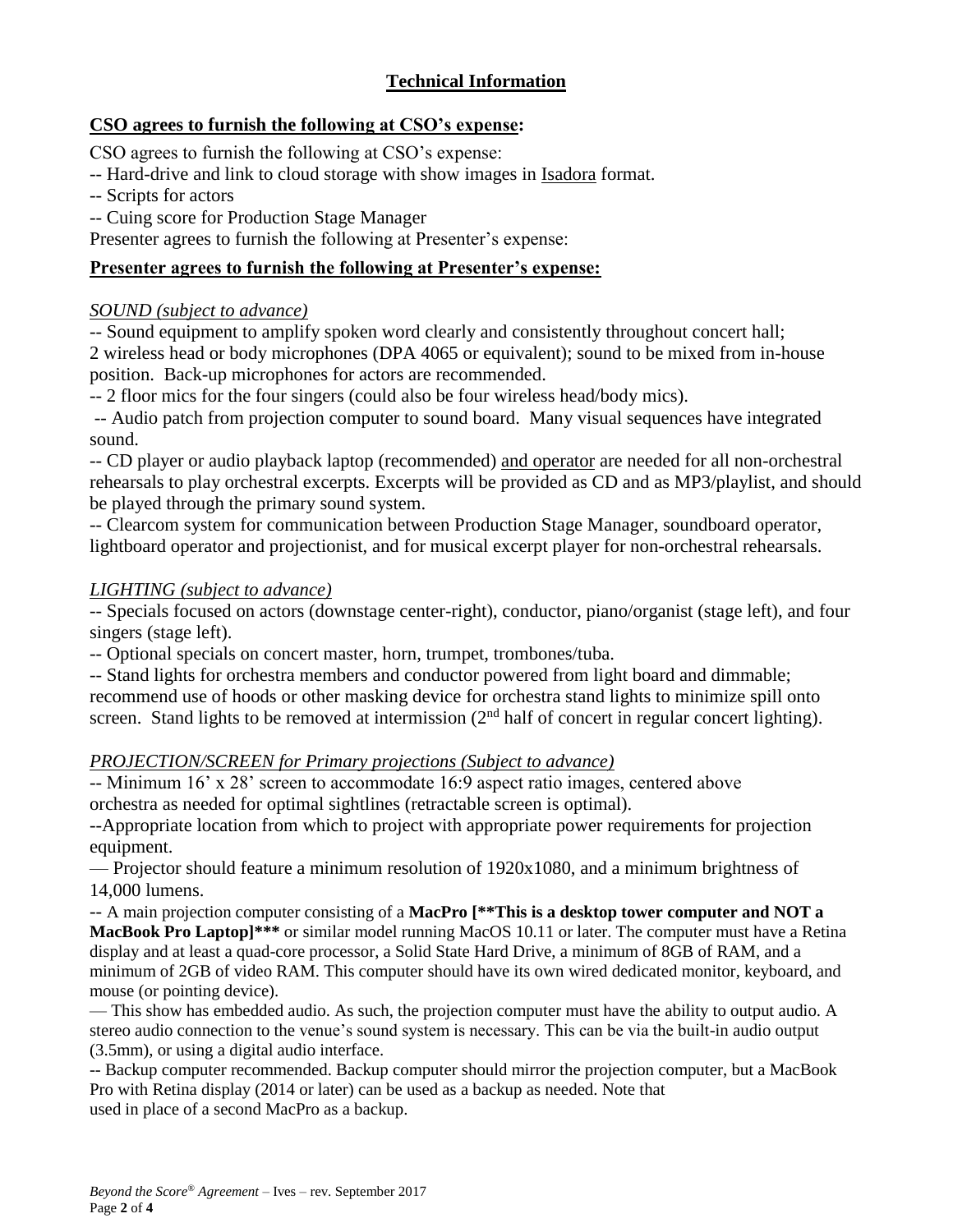-- 2 "now serving" [downstage left, downstage right or in house] number displays indicating to orchestra the current/next excerpt. Librarian (or other qualified person) follows along in script and advances numbers with remote when appropriate. Effect can be accomplished with laptop running PowerPoint and 2 monitors onstage in view of the musicians. We recommend this be operated by the same individual who operates music examples for non-orchestral rehearsals.

--Presenter will be required to download and rent via temporary license appropriate projection software as required by show. Projection format will be in either Isadora or QLab formats.

--A Folsom Screen Pro switcher (or similar switcher) is necessary if using a backup computer

-- All necessary cables and distribution

#### *CONCERT DRESS*

--period costumes for male and female actors. Male actor should wear a hat in period style. --black suites for choral singers and pianist

#### *SPECIAL INSTRUMENTS:*

-- An Upright piano with bench and light

-- Portative organ or Harmonium with bench and light – see photo

#### *OTHER*

Recommended Props: 2 wicker chairs for actors

-- 4 Chairs for 4 singers

-- Placement for Production Stage Manager in front of house position (i.e., booth) or backstage with video monitors (one large overall stage view and one conductor view) and audio monitor.

-- Music stand with stand light and ClearCom in central main-floor location for rehearsals as requested by Production Stage Manager.

-- Stagehand labor required to focus and run lighting, mix amplified sound, and rig screen.

Projectionist to set and run projection, including switching of called images. (Soundboard operator, lightboard operator, projectionist and other personnel involved in concert should be present at all rehearsals, including run-throughs.).

-- 2 "now serving" [downstage left, downstage right or in house] number displays indicating to orchestra the current/next excerpt. Librarian (or other qualified person) follows along in script and advances numbers with remote when appropriate. Effect can be accomplished with laptop running PowerPoint and 2 monitors operated from backstage. We recommend this be operated by the same individual who operates music examples for non-orchestral rehearsals.